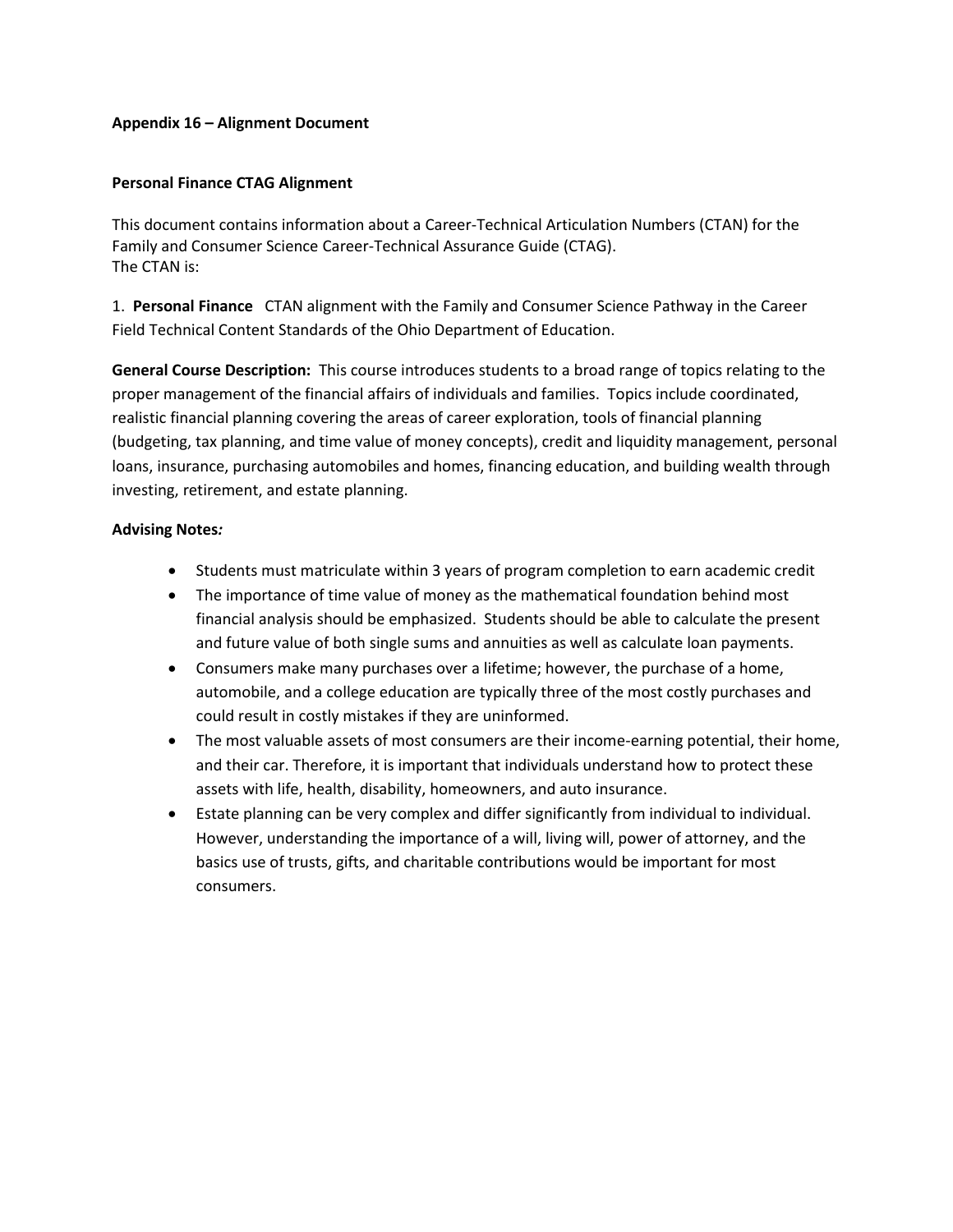# **Semester Credit Hours:** 3

## **Alignment:**

| <b>Learning Outcomes</b>                          | <b>Competencies and/or Descriptors from the</b>        |
|---------------------------------------------------|--------------------------------------------------------|
|                                                   | <b>Family and Consumer Science Pathway of the</b>      |
| The student will be able to:                      | <b>Career Field Technical Content Standards</b>        |
|                                                   |                                                        |
| 1. Identify the strategies and tools to assist in | <b>Outcome 1.2. Career Exploration: Explore</b>        |
| formulating career goals.                         | career opportunities that reflect personal             |
|                                                   | interests, strengths, values, personalities, skills    |
|                                                   | and abilities.                                         |
|                                                   | 1.2.1. Develop a personal career inventory.            |
|                                                   | 1.2.2. Identify career pathways related to             |
|                                                   | interests and talents.                                 |
|                                                   | 1.2.3. Research career opportunities and               |
|                                                   | occupational trend projections.                        |
|                                                   | 1.2.4. Develop a career plan.                          |
|                                                   | 1.2.5. Determine the education, training,              |
|                                                   | certification, licensure and experience                |
|                                                   | requirements for selected careers.                     |
|                                                   | 1.2.6. Set educational and volunteer goals that        |
|                                                   | support progress toward meeting career goals.          |
|                                                   | 1.2.7. Develop strategies for self-promotion.          |
|                                                   | 1.2.8. Write professional correspondence, job          |
|                                                   | applications and resumes.                              |
|                                                   | <b>Outcome 4.1. Financial Goals- Achieve financial</b> |
|                                                   | goals to establish financial stability.                |
|                                                   | 4.1.3. Establish personal resources and evaluate       |
|                                                   | their effects on earning potential.                    |
|                                                   | Outcome 4.6. Ethics, Law and Consumer Issues -         |
|                                                   | Analyze how professional, ethical and legal            |
|                                                   | behaviors contribute to continuous improvement         |
|                                                   | in regulatory compliance.                              |
|                                                   | 4.6.2. Use ethical character traits consistent with    |
|                                                   | personal and professional standards.                   |
|                                                   | 4.6.6. Identify the labor laws (e.g., Americans        |
|                                                   | with Disabilities Act, Fair Labor Standards Acts,      |
|                                                   | <b>Equal Employment Opportunity Commission</b>         |
|                                                   | [EEOC]) that affect employment and the                 |
|                                                   | consequences of noncompliance for both                 |
|                                                   | employee and employer.                                 |
|                                                   | 4.6.7. Identify potential conflicts of interest        |
|                                                   | between personal and professional ethical              |
|                                                   | standards.                                             |
|                                                   |                                                        |
|                                                   |                                                        |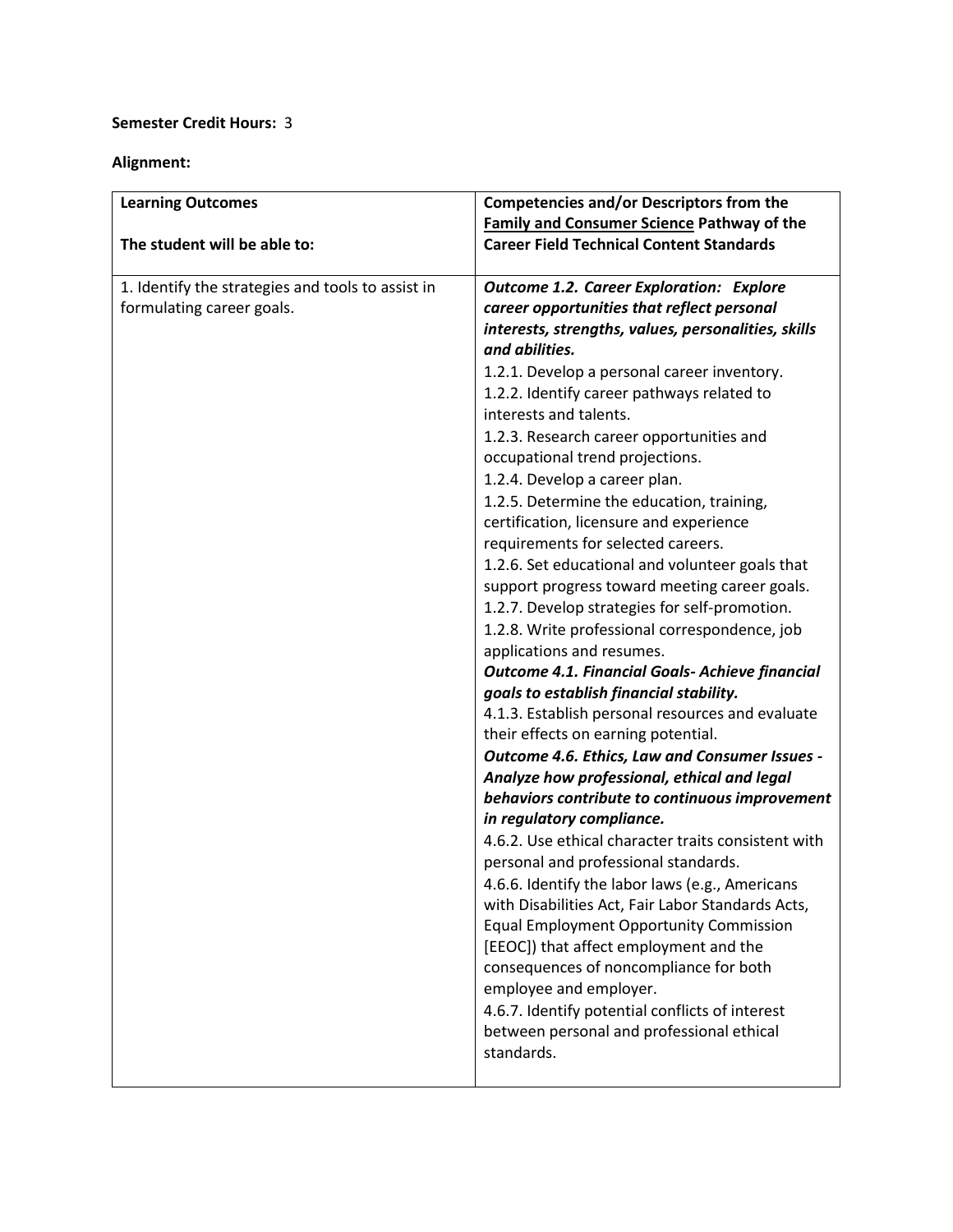| 2. Develop and/or utilize the key tools to make     | Outcome 4.1. Financial Goals - Achieve financial                                               |
|-----------------------------------------------------|------------------------------------------------------------------------------------------------|
| financial planning decisions, namely personal       | goals to establish financial stability.                                                        |
| financial statements (the budget and net worth      | 4.1.1. Identify the economic principles that affect                                            |
| statement), time value of money concepts            | the cost of living.                                                                            |
| (calculation of present and future values of single | 4.1.2. Identify income sources and expenditures.                                               |
| sums and annuities), and basic tax planning.        | 4.1.3. Establish personal resources and evaluate                                               |
|                                                     | their effects on earning potential.                                                            |
|                                                     | 4.1.4. Compare gross and net income and identify                                               |
|                                                     | the categories of deduction (e.g., union dues,                                                 |
|                                                     | retirement plans, garnishments).                                                               |
|                                                     | 4.1.5. Evaluate the role of federal, state and local                                           |
|                                                     | taxes in financial planning.                                                                   |
|                                                     | 4.1.6. Identify local, state and federal tax                                                   |
|                                                     | obligations and develop a tax payment plan.                                                    |
|                                                     | 4.1.7. Prepare personal income tax filings.                                                    |
|                                                     | 4.1.8. Set financial goals to influence current and<br>future economic choices.                |
|                                                     |                                                                                                |
|                                                     | 4.1.9. Create a spending plan that reflects<br>financial goals.                                |
|                                                     | 4.1.10. Interpret personal financial documents to                                              |
|                                                     | monitor financial goal progress.                                                               |
|                                                     | 4.1.11. Adjust resource allocations based on                                                   |
|                                                     | financial goal progress.                                                                       |
|                                                     | 4.1.12. Measure and track financial wellbeing.                                                 |
|                                                     |                                                                                                |
| 3. Examine the key decisions surrounding cash       | <b>Outcome 4.2. Financial Services - Analyze</b>                                               |
| management, namely banking and interest rates,      | financial institutions and services.                                                           |
| and assessing, securing and managing credit.        | 4.2.1. Identify financial institutions and available<br>services.                              |
|                                                     | 4.2.2. List characteristics of reputable financial                                             |
|                                                     | institutions.                                                                                  |
|                                                     | 4.2.3. Compare financial services based on                                                     |
|                                                     | lending terms and conditions.                                                                  |
|                                                     | <b>Outcome 4.3. Credit and Debt - Analyze how</b>                                              |
|                                                     | credit and debt affect the achievement of                                                      |
|                                                     | financial goals.                                                                               |
|                                                     | 4.3.1. Identify credit types and purposes for                                                  |
|                                                     | establishing credit.                                                                           |
|                                                     | 4.3.2. Describe how reporting agencies use an<br>individual's financial decisions to determine |
|                                                     | personal credit scores.                                                                        |
|                                                     | 4.3.3. Describe how to secure and maintain                                                     |
|                                                     | credit.                                                                                        |
|                                                     | 4.3.4. Explain how credit ratings affect access to                                             |
|                                                     | products, services and employment                                                              |
|                                                     | opportunities.                                                                                 |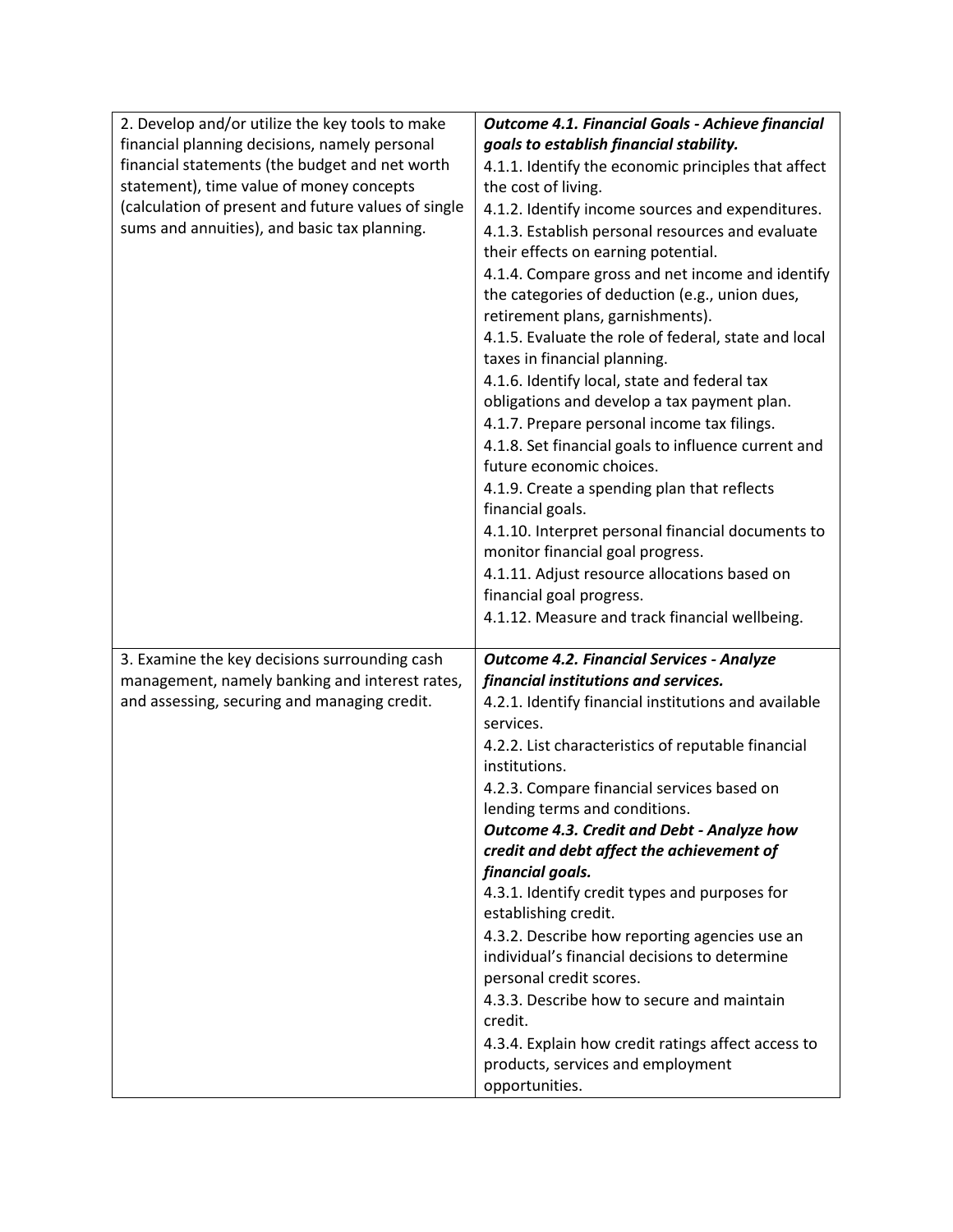|                                               | 4.3.5. Establish solutions to correct debt                                  |
|-----------------------------------------------|-----------------------------------------------------------------------------|
|                                               | problems.                                                                   |
|                                               | <b>Outcome 4.4. Asset Protection- Analyze risk</b>                          |
|                                               | management strategies used to protect assets.                               |
|                                               | 4.4.4. Identify how to reduce risk of identity theft                        |
|                                               | and rectify a compromised identity.                                         |
| 4. Demonstrate how to shop wisely for large   | <b>Outcome 4.4. Asset Protection Analyze - risk</b>                         |
| purchases specifically home, automobile and a | management strategies used to protect assets.                               |
| college education, and how proper borrowing   | 4.4.5. Describe how agencies (e.g., Attorney                                |
| can help support these purchases.             | General's Office, Better Business Bureau, Food                              |
|                                               | and Drug Administration, Federal Trade                                      |
|                                               | Commission) help protect consumers.                                         |
|                                               | <b>Outcome 4.5. Purchasing Decisions Apply</b>                              |
|                                               | strategies to make purchasing decisions.                                    |
|                                               | 4.5.1. Compare products based on features, costs<br>and benefits.           |
|                                               | 4.5.2. Compare the effects of a direct cost versus                          |
|                                               | an indirect cost on a purchase.                                             |
|                                               | 4.5.3. Explain the effects of economic trends and                           |
|                                               | conditions on purchasing decisions.                                         |
|                                               | 4.5.4. Describe the impact of supply and demand                             |
|                                               | on product availability and pricing.                                        |
|                                               | 4.5.5. Determine how purchasing decisions are                               |
|                                               | influenced by brand identity and marketing                                  |
|                                               | techniques.                                                                 |
|                                               | 4.5.6. Compare the advantages and                                           |
|                                               | disadvantages of online and in-store purchasing                             |
|                                               | and the effects on the local economy.                                       |
|                                               | 4.5.7. Summarize the terms of a sales contract for<br>a product or service. |
|                                               | 4.5.8. Evaluate leasing and purchasing options for                          |
|                                               | major purchases.                                                            |
|                                               | 4.5.9. Calculate interest rates to determine the                            |
|                                               | projected cost of an item.                                                  |
|                                               | 4.5.10. Complete financial transactions using                               |
|                                               | various purchasing methods.                                                 |
|                                               | Outcome 4.6. Ethics, Law and Consumer Issues -                              |
|                                               | Analyze how professional, ethical and legal                                 |
|                                               | behaviors contribute to continuous improvement                              |
|                                               | in regulatory compliance.                                                   |
|                                               | 4.6.1. Describe how regulatory compliance affects                           |
|                                               | the consumer.                                                               |
|                                               |                                                                             |
|                                               |                                                                             |
|                                               |                                                                             |
|                                               |                                                                             |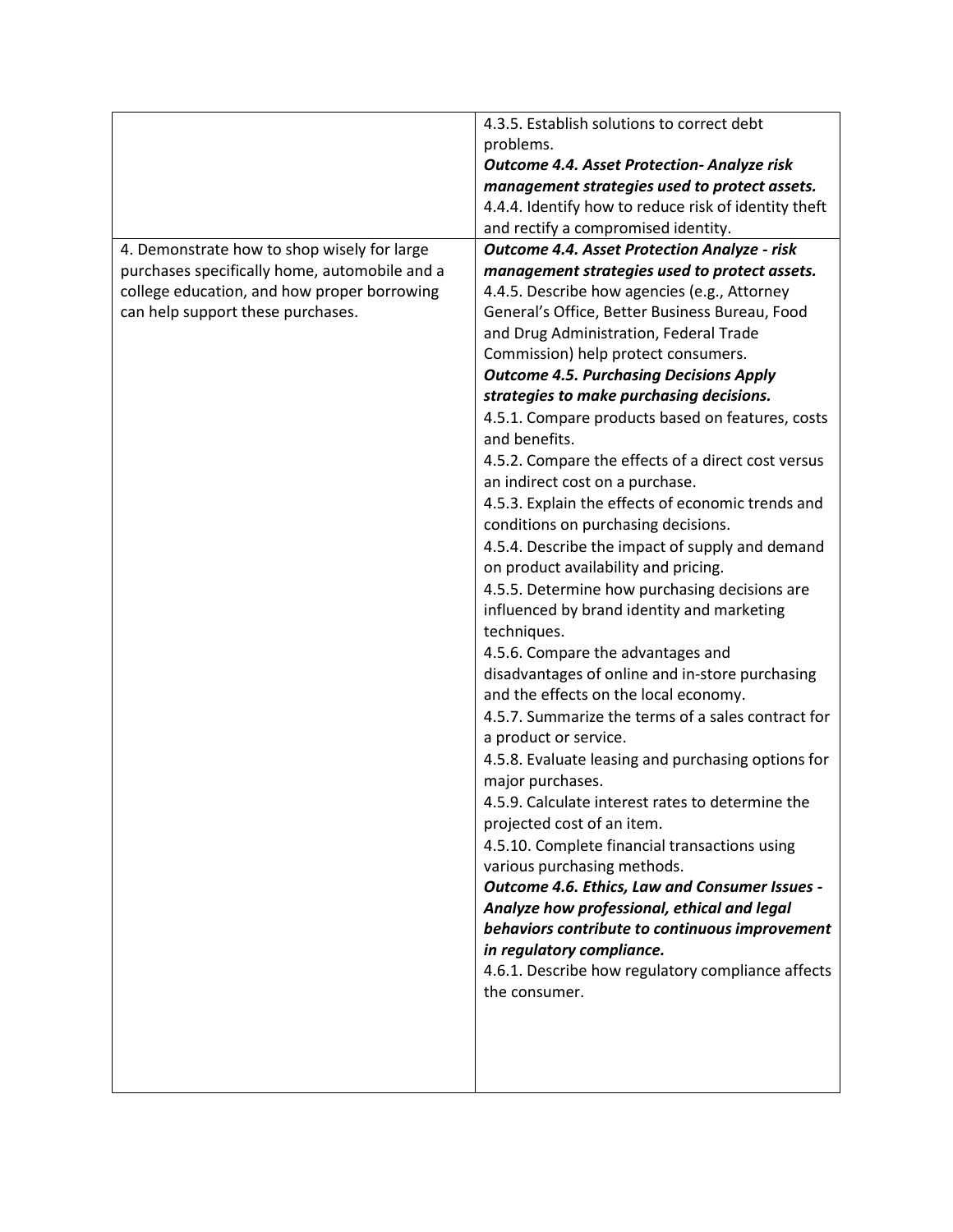|                                                     | 4.6.3. Explain how consumer protections laws           |
|-----------------------------------------------------|--------------------------------------------------------|
|                                                     | (e.g., Equal Opportunity Act, Fair Credit Reporting    |
|                                                     | Act, Consumer Protection Agency, Family and            |
|                                                     | Medical Leave Act [FMLA], Family Educational           |
|                                                     | Rights and Privacy Act [FERPA]) help safeguard         |
|                                                     | individuals from fraud and potential loss.             |
|                                                     | 4.6.4. Access and implement safety compliance          |
|                                                     | measures (e.g., recommended manufacturers'             |
|                                                     | guidelines, product safety data sheets [PSDSs],        |
|                                                     | United States Environmental Protection Agency          |
|                                                     | [EPA], United States Occupational Safety and           |
|                                                     | Health Administration [OSHA], American                 |
|                                                     | Association of Poison Control Centers) to              |
|                                                     |                                                        |
|                                                     | maintain product warranty and protect the<br>consumer. |
|                                                     |                                                        |
|                                                     | 4.6.5. Identify fraudulent and deceptive practices     |
|                                                     | (e.g., bait and switch, unlawful door-to-door          |
|                                                     | sales, deceptive service estimates,                    |
|                                                     | misrepresentation) and their overall impact on         |
|                                                     | the consumer.                                          |
| 5. Discuss the core principles of insurance and its | Outcome 4.3. Credit and Debt - Analyze how             |
| importance for protection against loss, damages,    | credit and debt affect the achievement of              |
| and liability. Special emphasis placed on life,     | financial goals.                                       |
| health, disability, auto and homeowner's            | 4.4.3. Summarize types of insurance and identify       |
| insurance.                                          | how each mitigates financial risk and prevents         |
|                                                     | loss.                                                  |
|                                                     | 4.4.6. Select risk management solutions to             |
|                                                     | protect personal property and assets.                  |
| 6. Formulate an appropriate investment strategy     | <b>Outcome 4.1. Financial Goals-Achieve financial</b>  |
| to meet financial goals considering risk tolerance  | goals to establish financial stability.                |
| and time horizon by understanding the               | 4.1.13. Evaluate investments and calculate             |
| characteristics of various investments such as      | potential earnings.                                    |
| stocks, bonds and mutual funds.                     | <b>Outcome 4.2. Financial Services -Analyze</b>        |
|                                                     | financial institutions and services.                   |
|                                                     | 4.2.4. Evaluate the impact of government               |
|                                                     | regulations, global economics and environmental        |
|                                                     | conditions on investment and retirement plans.         |
|                                                     | 4.2.6. Compare advantages and disadvantages of         |
|                                                     | investment strategies.                                 |
|                                                     | 4.2.7. Create an investment plan to meet               |
|                                                     | financial goals.                                       |
|                                                     | <b>Outcome 4.4. Asset Protection - Analyze risk</b>    |
|                                                     | management strategies used to protect assets.          |
|                                                     | 4.4.7. Minimize risk through asset allocation,         |
|                                                     | diversification and rebalancing.                       |